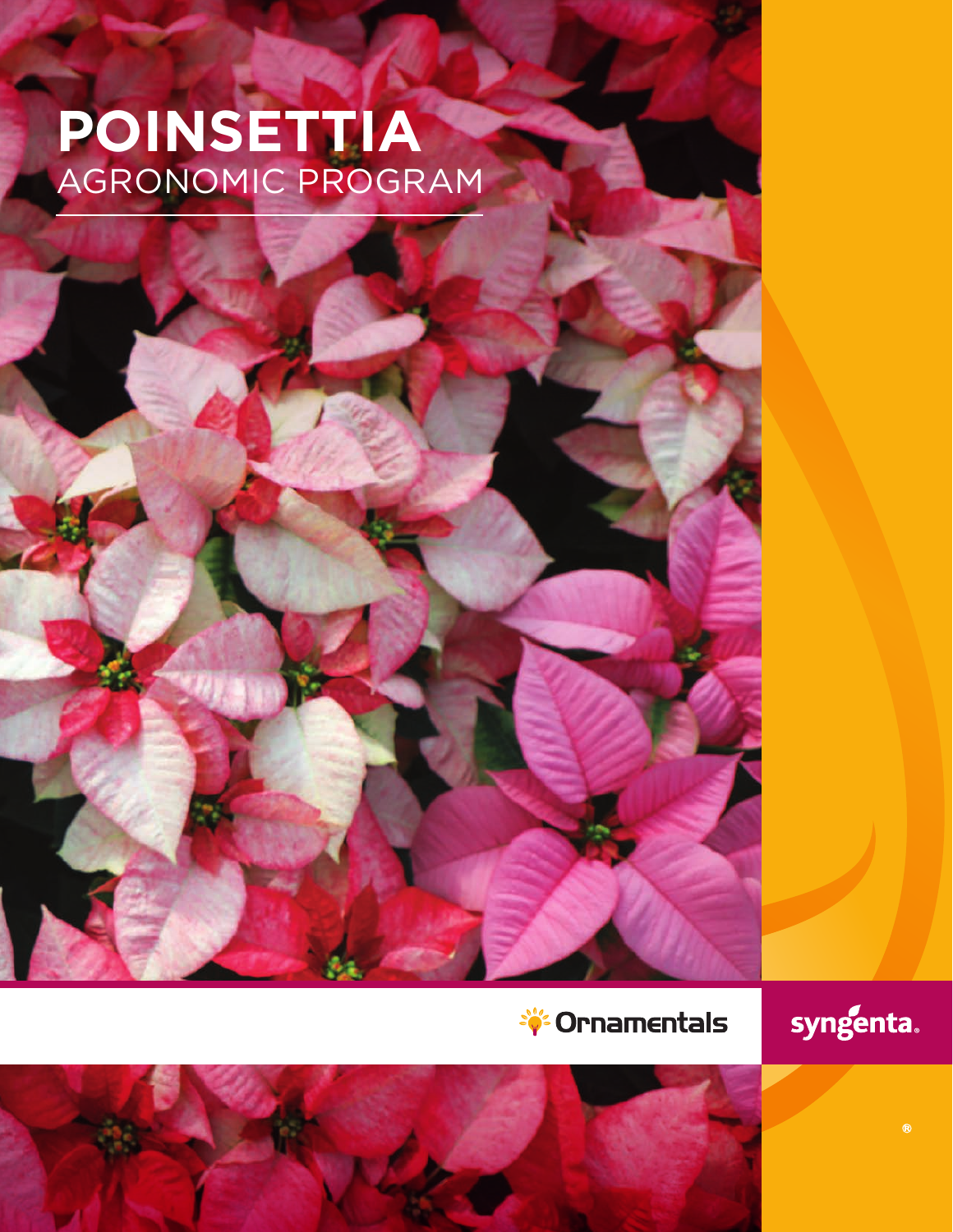#### **Drodi Production Poinsettia Production**

Poinsettias are susceptible to a variety of diseases and insects, so it is important to scout thoroughly to prevent their spread. One of the best measures for prevention is greenhouse sanitation, as many pathogens can remain dormant and insects can survive on plant debris, under benches and in areas outside the greenhouse.

Plant protection products are essential when the environmental conditions are conducive to pest development or when symptoms are first observed. The frequency of application should be based on the activity of the product, current environmental conditions, pest lifecycle and level of pressure. Additionally, it is critical to proactively prevent resistance by rotating products with different modes of action.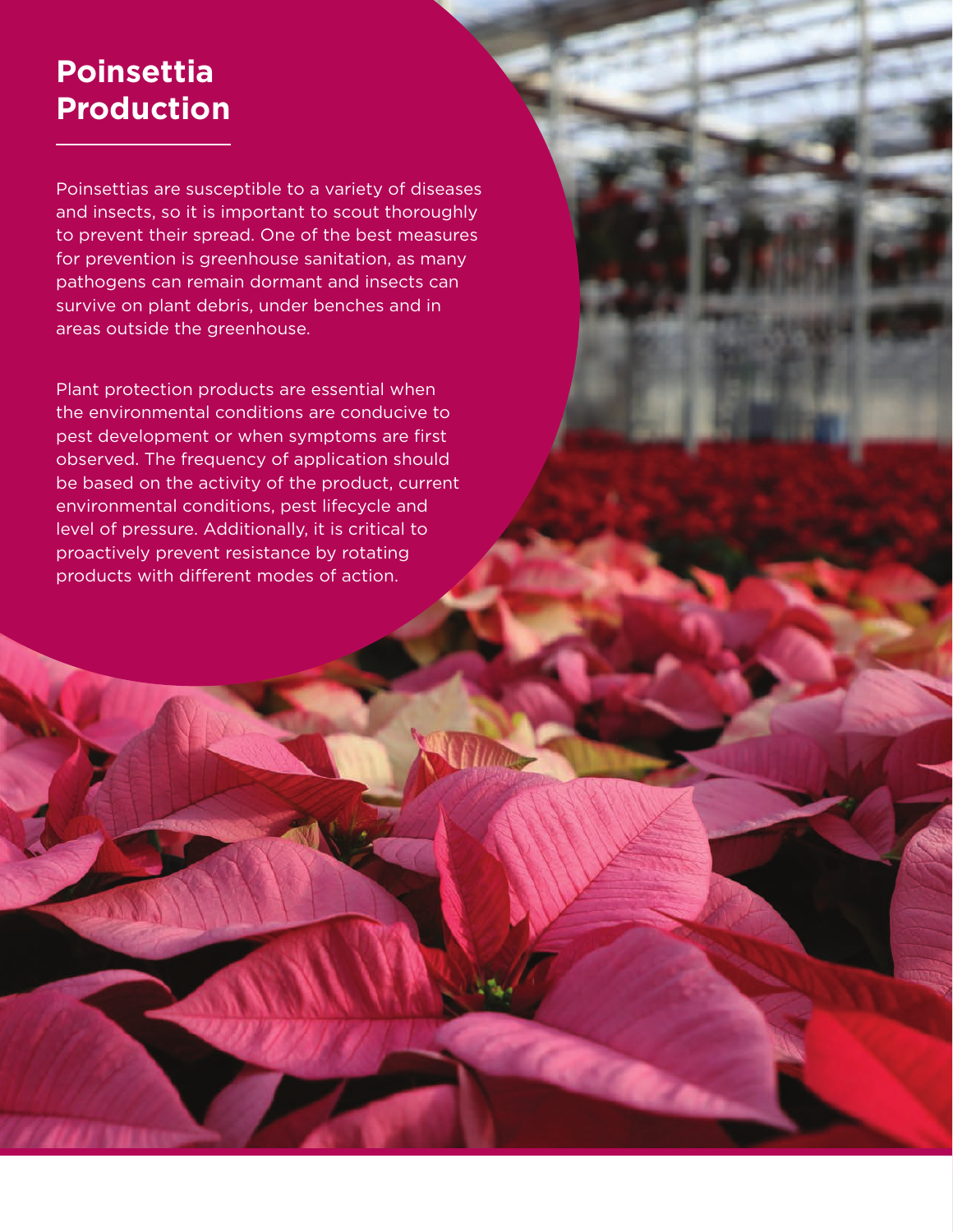## **POINSETTIA AGRONOMIC PROGRAM**

Relying on an agronomic program with built-in resistance management will help prevent insect and disease problems during production. A well-structured program will provide guidance for leveraging the strengths and modes of action of different products so they provide maximum benefit when you need it most. An agronomic program can help reduce problems and flare ups, save time on corrective actions and ensure the production of a high-quality crop.

To protect poinsettias from common insects and diseases, follow the programs below.

#### **PROPAGATION**

| <b>DAY</b> | <b>TIMING</b>            | <b>PRODUCTS (RATES PER 100 GAL)</b>                                                                                            | <b>TARGET PESTS / NOTES</b>                                                                                                                                                    |
|------------|--------------------------|--------------------------------------------------------------------------------------------------------------------------------|--------------------------------------------------------------------------------------------------------------------------------------------------------------------------------|
| $1 - 14$   | <b>Stick</b><br>cuttings |                                                                                                                                | Maintain relative humidity at 90% for 10-14 days<br>until root development reduces misting demands.<br>Do not allow cuttings to dry out during the first<br>four to five days. |
| $2 - 5$    |                          |                                                                                                                                | Scout for <i>Erwinia spp.</i> and other problems.<br>Spray with a copper-based product if bacterial<br>disease is apparent. Scout and remove diseased/<br>collapsed cuttings.  |
| $4 - 7$    |                          | Mural <sup>®</sup> fungicide 4 oz. +<br>$^1$ Avid <sup>®</sup> 0.15 EC insecticide 8 fl. oz. (Spray)                           | Alternaria, Botrytis, Rhizoctonia, Scab, Mites,<br>Thrips, Whiteflies                                                                                                          |
| $7 - 10$   |                          | Begin foliar feeding with 50-75 ppm 14-0-14<br>Citation <sup>®</sup> insect growth regulator 2.66 oz.<br>(Heavy spray/Sprench) | Fungus gnats<br>Reapply as needed on 7-14-day interval                                                                                                                         |
| $12 - 14$  | (Optional)               | Daconil Ultrex® fungicide 1.4 lbs. +<br><sup>2</sup> Dithane <sup>®</sup> 75DF fungicide 1.5 lbs. (Spray)                      | Alternaria, Botrytis, Bacterial leaf spot, <sup>2</sup> Scab                                                                                                                   |
|            |                          | Mainspring <sup>®</sup> GNL insecticide 4-8 fl. oz.<br>(Spray)                                                                 | Whiteflies                                                                                                                                                                     |
| $19 - 21$  | As needed                | Postiva <sup>™</sup> fungicide 14 fl. oz. (Spray) +<br>Rycar <sup>®</sup> insecticide 3 fl. oz. (Spray)                        | Alternaria, Botrytis, Bacterial leaf spot, Powdery<br>mildew, Whiteflies                                                                                                       |

1 Prevents whiteflies, crawlers and immatures from developing. <sup>2</sup>Apply Dithane 75DF or other Mancozeb product for scab.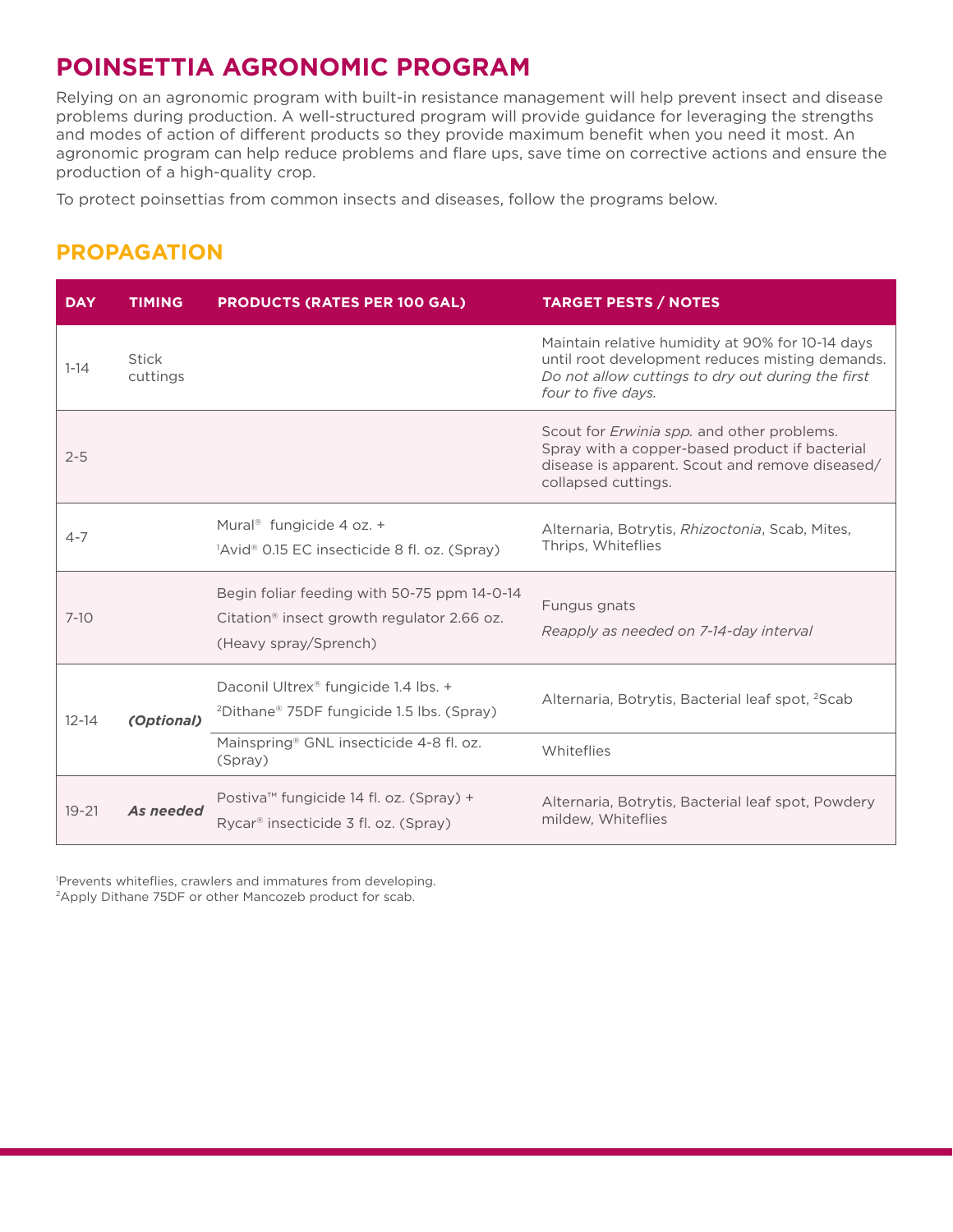#### **TRANSPLANT FROM LINERS**

| <b>WEEK</b>    | <b>TIMING</b>                        | <b>PRODUCT ROTATION</b><br>(RATES PER 100 GAL)                          | <b>TARGET PESTS / NOTES</b>                                                                     |
|----------------|--------------------------------------|-------------------------------------------------------------------------|-------------------------------------------------------------------------------------------------|
| 1              | Transplant                           | Citation 2.66 oz. (Drench)                                              | Fungus gnats (If needed)                                                                        |
| $\overline{2}$ |                                      | Avid 0.15 EC 8 fl. oz. +<br>Mural 4-5 oz. (Spray)                       | Mites, Thrips, Whiteflies<br>Alternaria, Botrytis, Powdery mildew, Scab                         |
| 2/3            |                                      | Segway® fungicide 3 oz. +<br>Medallion® WDG fungicide 1-2 oz. (Drench)  | Pythium, Phytophthora, Rhizoctonia                                                              |
| 3/4            |                                      | Endeavor <sup>®</sup> insecticide 5 oz. OR<br>Rycar 3 fl. oz. (Spray)   | Whiteflies<br>(Apply as needed to reduce adult pressure)                                        |
| 4/5            | Pinch                                | Daconil Ultrex 1.4 lbs. +<br><sup>2</sup> Dithane 75DF 1.5 lbs. (Spray) | Alternaria, Botrytis, Bacterial leaf spot, Powdery<br>mildew,<br>Rhizoctonia, <sup>2</sup> Scab |
| 6              | Protect new<br>growth                | Avid 0.15 EC 8 fl. oz. +<br>Mural 5-7 oz. (Spray)                       | Mites, Thrips, Whiteflies<br>Alternaria, Botrytis, Bacterial leaf spot, Powdery<br>mildew       |
| 7              | Two to three<br>weeks after<br>pinch | Mainspring GNL 8 fl. oz. (Drench)                                       | Whiteflies (Bemisia spp.)                                                                       |
|                | (Optional)                           | Subdue Maxx <sup>®</sup> fungicide 1 fl. oz.                            | Pythium, Phytophthora                                                                           |
| 8              |                                      | Postiva 14 fl. oz. +<br>CapSil® spray adjuvant 4 fl. oz. (Spray)        | Alternaria, Botrytis, Bacterial leaf spot, Powdery<br>mildew                                    |
| 9              |                                      |                                                                         |                                                                                                 |
| 10             |                                      | Palladium <sup>®</sup> fungicide 6 oz. +<br>CapSil 4 fl. oz. (Spray)    | Alternaria, Botrytis, Powdery mildew, Scab                                                      |
| 11             |                                      |                                                                         |                                                                                                 |
| 12             | Shipping                             | Postiva 14-16 fl. oz. +<br>CapSil 4 fl. oz. (Spray)                     | Alternaria, Botrytis, Bacterial leaf spot, Powdery<br>mildew                                    |
| 13             |                                      |                                                                         |                                                                                                 |
| $14 - 16$      |                                      | Palladium 6 oz. +<br>CapSil 4 fl. oz. (Spray)                           | Alternaria, Botrytis, Powdery mildew                                                            |

2Apply Dithane 75DF or other Mancozeb product for scab.



syngenta.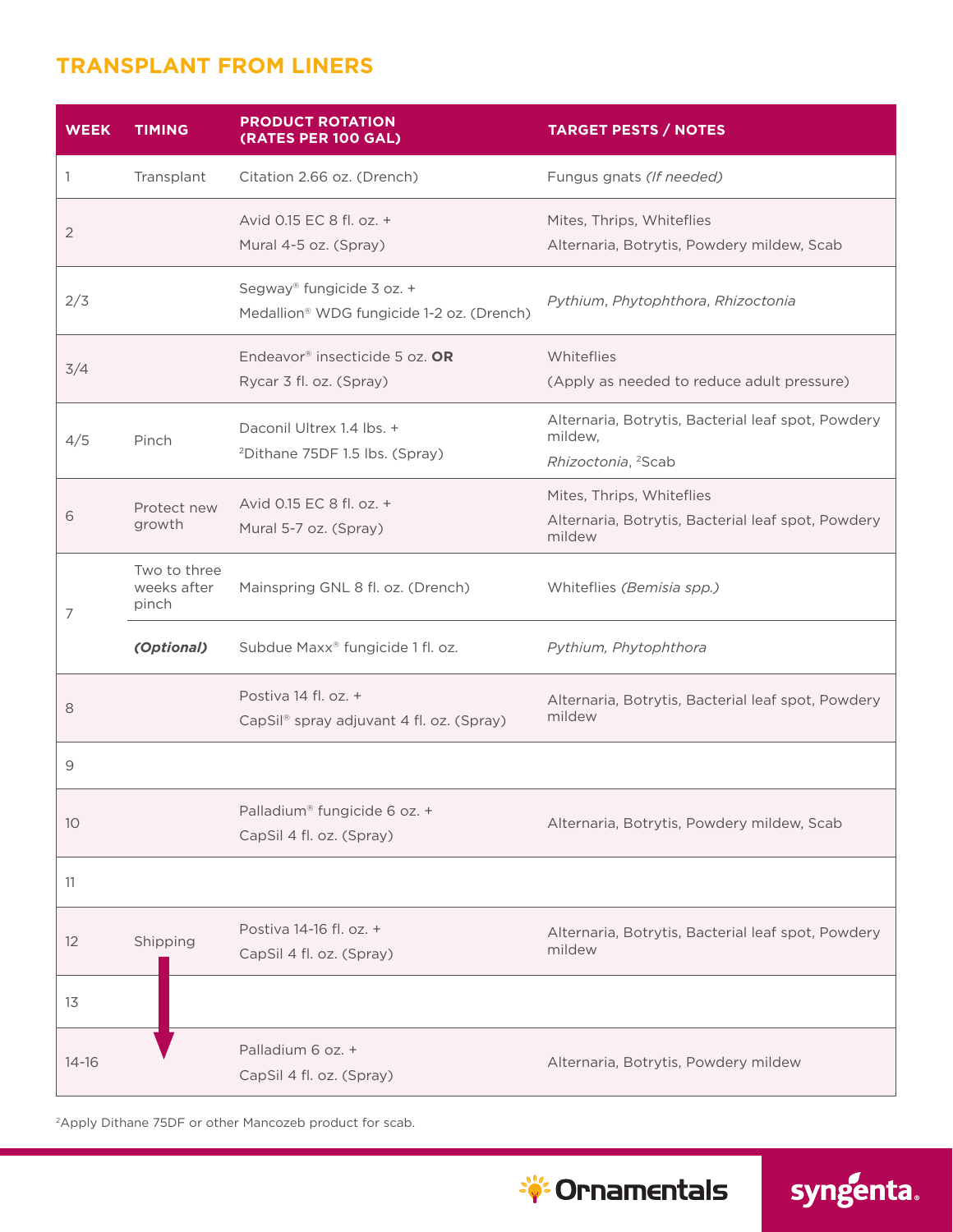#### **DIRECT STICK TO FINISH**

| <b>WEEK</b>                                                         | <b>TIMING</b>                        | <b>PRODUCT ROTATION</b><br>(RATES PER 100 GAL)                                                | <b>TARGET PESTS / NOTES</b>                                                             |  |  |
|---------------------------------------------------------------------|--------------------------------------|-----------------------------------------------------------------------------------------------|-----------------------------------------------------------------------------------------|--|--|
| 1                                                                   | Direct stick                         | Citation 2.66 oz.                                                                             | Fungus gnats (Apply as needed on 7-14-day<br>interval)                                  |  |  |
| End<br>week 1                                                       |                                      | Avid 0.15 EC 8 fl. oz. +<br>Mural 4-5 oz.                                                     | Mites, Thrips, Whiteflies, Alternaria, Botrytis,<br>Scab                                |  |  |
| 2                                                                   | (Optional)                           | Daconil Ultrex 1.4 lbs. +<br><sup>2</sup> Dithane 75DF 1.5 lbs. (Spray)                       | Alternaria, Botrytis, Bacterial leaf spot, <sup>2</sup> Scab                            |  |  |
| 2/3                                                                 |                                      | Segway 3 oz. +<br>Medallion WDG 1-2 oz. (Drench)                                              | Pythium, Phytophthora, Rhizoctonia                                                      |  |  |
| 3/4                                                                 |                                      | Endeavor 5 oz. OR<br>Rycar 3 fl. oz. (Spray)                                                  | Whiteflies (Apply as needed to reduce adult<br>pressure)                                |  |  |
| 4/5                                                                 | Pinch                                | Daconil Ultrex 1.4 lbs. +<br><sup>2</sup> Dithane 75DF 1.5 lbs. (Spray)                       | Alternaria, Botrytis, Powdery mildew,<br>Rhizoctonia, <sup>2</sup> Scab                 |  |  |
| 6                                                                   | Protect<br>new growth                | Avid 0.15 EC 8 fl. oz. +<br>Mural 5-7 oz. (Spray)                                             | Mites, Thrips, Whiteflies<br>Alternaria, Botrytis, Powdery mildew,<br>Rhizoctonia, Scab |  |  |
| 7                                                                   | Two to three<br>weeks after<br>pinch | Mainspring GNL 8 fl. oz. (Drench) +<br>Subdue Maxx 1 fl. oz. (Drench) (Optional<br>fungicide) | Whiteflies (Bemesia spp.), European pepper<br>moth<br>Pythium, Phytophthora             |  |  |
| 8                                                                   |                                      | Postiva 14 fl. oz. +<br>CapSil 4 fl. oz. (Spray)                                              | Alternaria, Botrytis, Bacterial leaf spot, Powdery<br>mildew                            |  |  |
| 9                                                                   |                                      |                                                                                               |                                                                                         |  |  |
| 10 <sup>°</sup>                                                     |                                      | Palladium 6 oz. +<br>Capsil 4 fl. oz. (Spray)                                                 | Alternaria, Botrytis, Powdery mildew                                                    |  |  |
| 11                                                                  |                                      |                                                                                               |                                                                                         |  |  |
| 12                                                                  | Shipping                             | Postiva 14 fl. oz. +<br>CapSil 4 fl. oz. (Spray)                                              | Alternaria, Botrytis, Bacterial leaf spot, Powdery<br>mildew                            |  |  |
| $13 - 16$                                                           | (As needed)                          | Palladium 6 oz. +<br>CapSil 4 fl. oz. (Spray)                                                 | Alternaria, Botrytis, Powdery mildew                                                    |  |  |
| <sup>2</sup> Apply Dithane 75DF or other Mancozeb product for scab. |                                      |                                                                                               |                                                                                         |  |  |